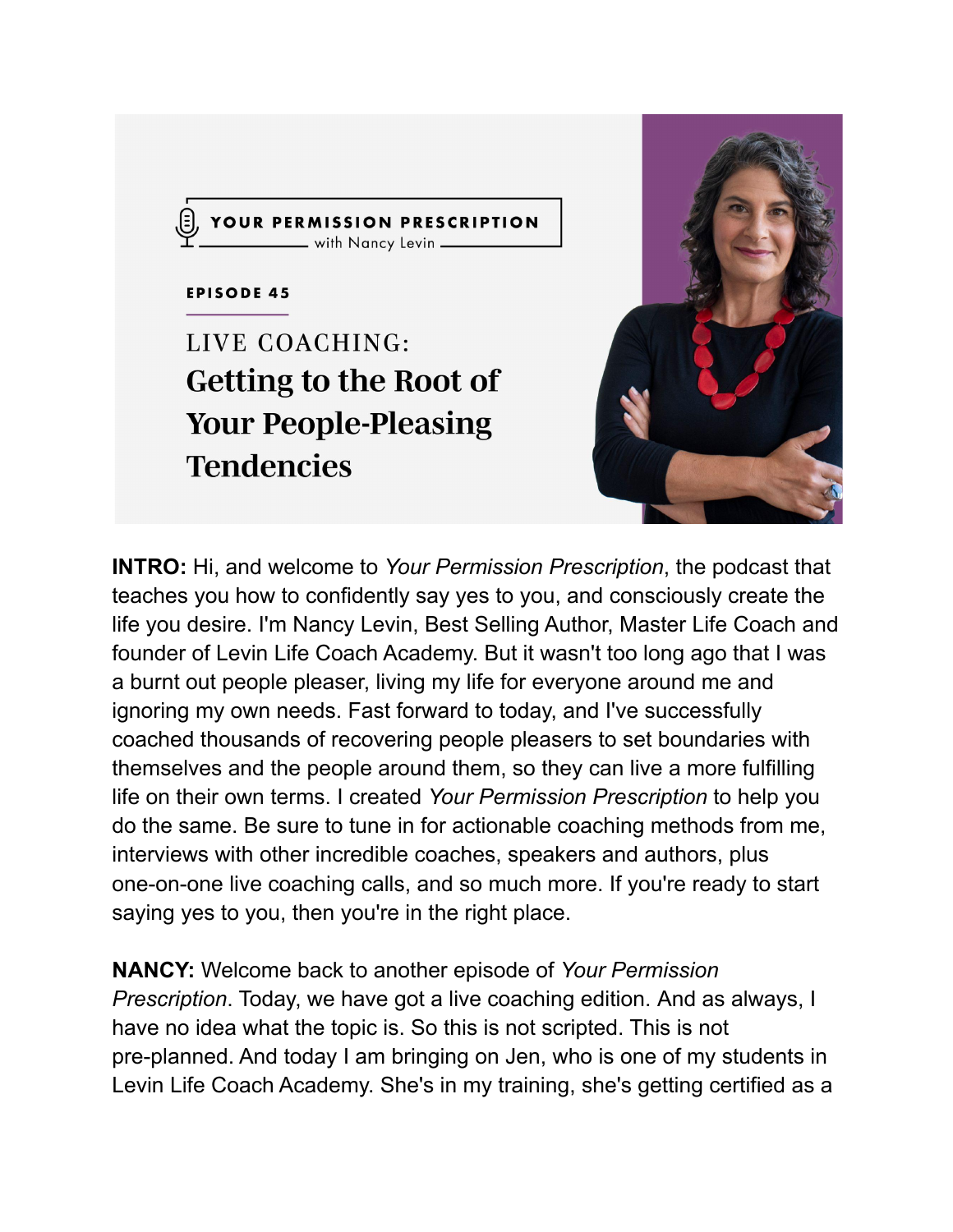life coach.

And what I love is that she's here willing to show up transparent and vulnerable and ready to dig her heels in once again to continue doing her own work, to reveal another layer. And that is one of the beautiful aspects of this work that it just keeps on giving and what I love about Jen is that she is really showing up for herself. She is embodying the work as we teach in Levin Life Coach Academy, and she's continually benefiting and committing to the work that we're doing that will ultimately help others as well.

**NANCY:** So, Jen, welcome.

**JEN:** Hi, Nancy. I'm happy that you're here with me today. I'm really grateful to be here.

**NANCY:** And as I mentioned, I don't know what you're bringing to me. So please let me know how I can support you.

**JEN:** I got a good one. So big aha recently. So I will put myself in a place of suffering so that others feel better. I've done this before. My whole life probably. And so my aha is that my place of suffering has become my place of comfort as I'm becoming aware that I do this.

And how as I'm becoming aware of how I do this, how do I shift my place of comfort to a more empowered me? I have some examples. So like, you know, way back when, I date men for too long and was afraid to break up with them because I fear that they would be sad. So they would have to be the ones to break up with me or you know, even in like disciplining my kids, for like my son charged a ton of money on the credit card that was hooked up to his X-Box and then I didn't ever really have a good punishment. So I suffered financially. And even when it comes to like people working in my home, like a housekeeper, I won't fire them when I'm not happy with what they're doing, because I'm afraid that they'll be sad afterwards.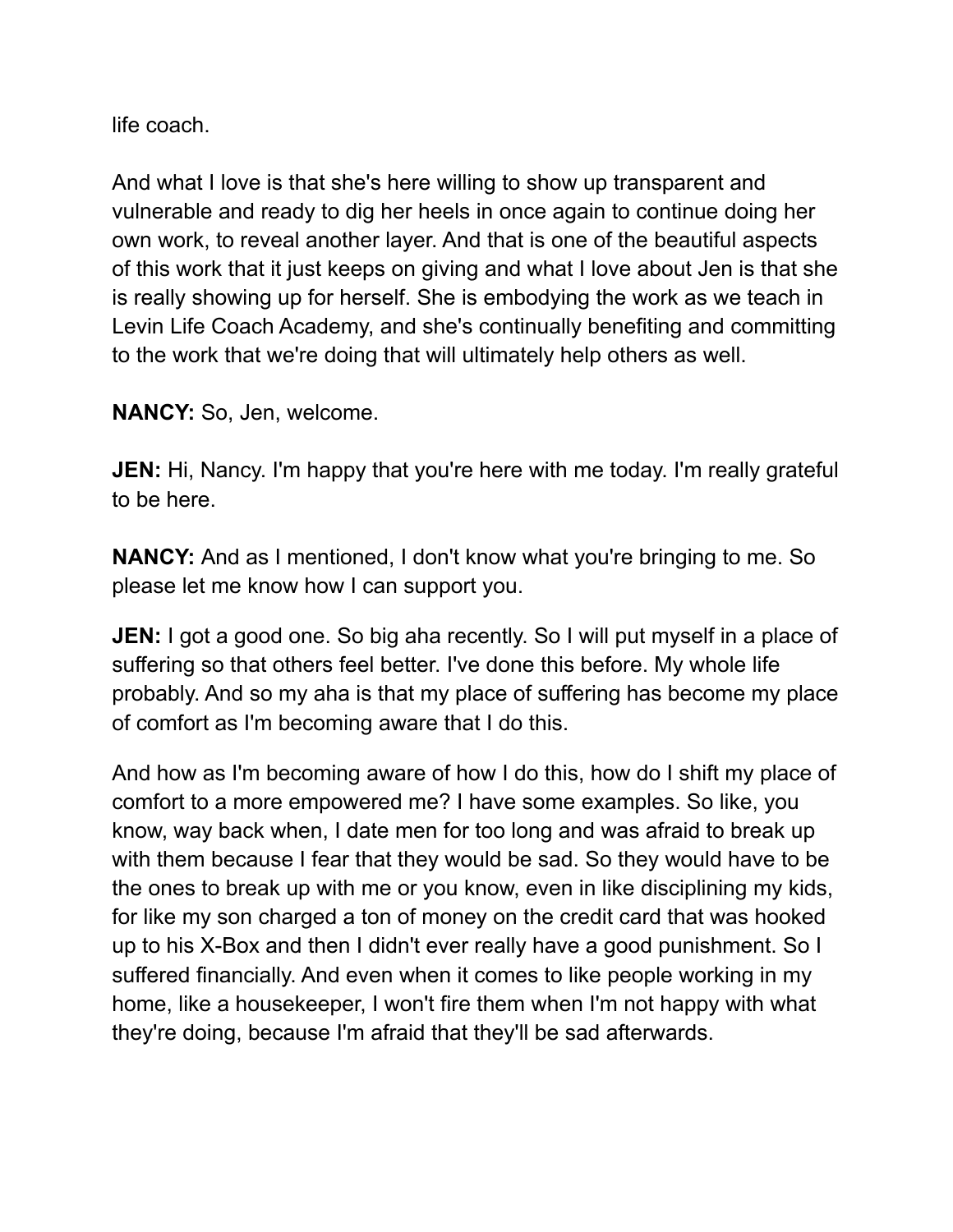**NANCY:** Okay. Thank you for sharing all of this. So there's a few pieces here.

One is, you know, this originates from people pleasing, peacekeeping, not wanting to rock the boat. It also really ties in with the way that you have historically essentially trespassed into someone else's territory. So this is a way we cross our own boundaries by taking responsibility for someone else's emotions or someone else's experience. And we think that by relating to someone else from the point of, I don't want them to feel disappointed or sad or upset or angry that we are doing them a service. What's really happening is we are doing ourselves a disservice. So you have become accustomed to taking the hit. Essentially some version of I'll be unhappy because I know how to be with that. And I would rather I be unhappy than anyone else be unhappy.

**JEN:** Yes. Yeah. I feel safety in my unhappiness and terrified of their unhappiness and what that means for me.

**NANCY:** So let's go there. Okay. What is terrifying to you about someone else's unhappiness?

**JEN:** I'm having a little, yup. It's all kind of coming to me right now that if I, if someone else is unhappy, I'd rather make myself unhappy with myself than have someone else feel unhappy with me.

**NANCY:** With you…

**JEN:** With me. Right. So why don't I make myself hurt for.

**NANCY:** Yes. So there's a couple things. One is you're automatically taking responsibility for their unhappiness.

**JEN:** Okay.

**NANCY:** And you're automatically taking responsibility to fix their unhappiness.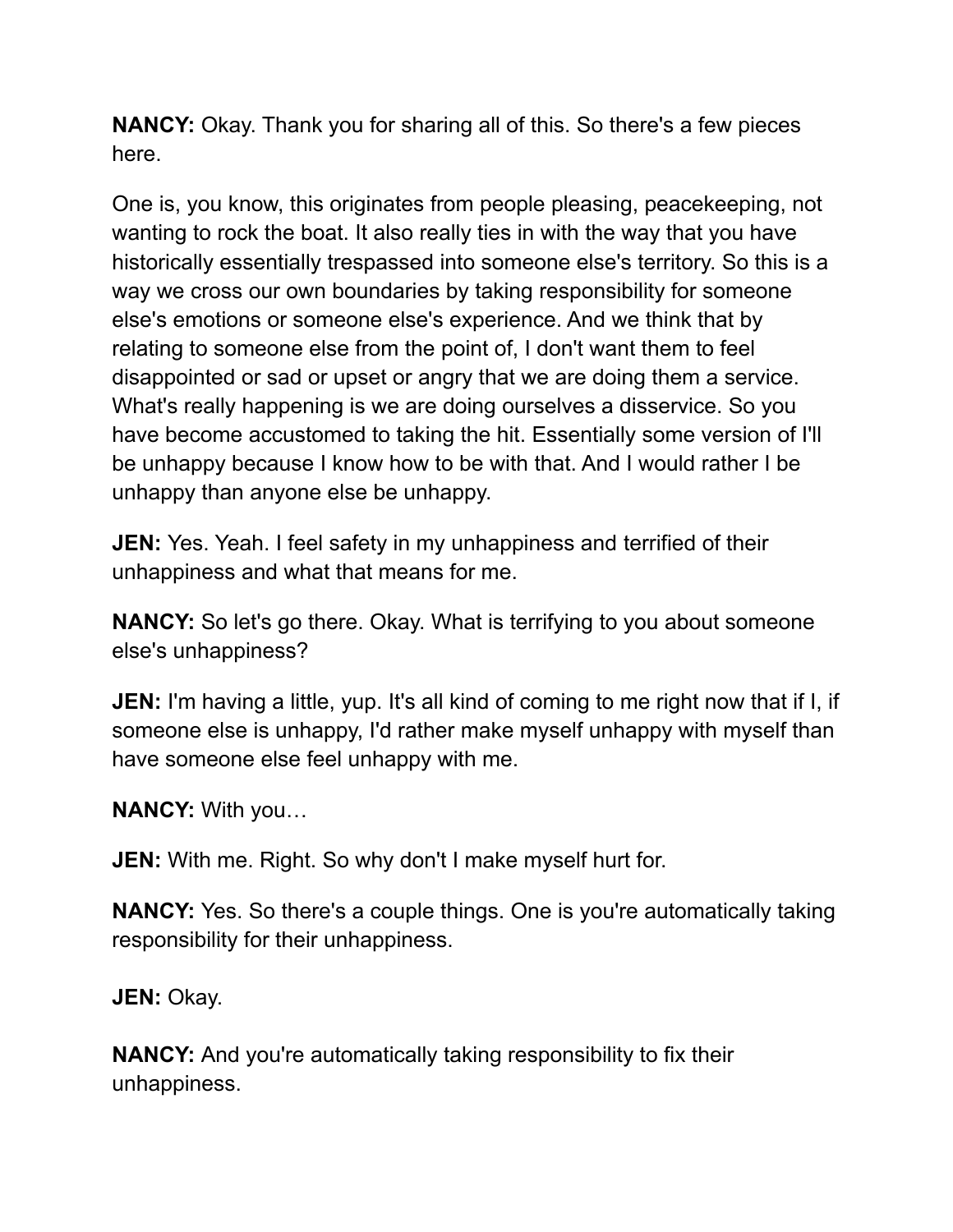**JEN:** Yes. Right. And I'm also making up what I think they're going to feel before I even do anything.

**NANCY:** That's right. That's right. So you are projecting a feeling into them and then reacting to what you're projecting.

So just playing with this for a minute, for all, you know, I'm just making this up. I'm not saying this is true, but I'm just giving an example. For all you know, the housekeeper you don't want to fire has been wanting to quit, but hasn't known how to tell you that.

**JEN:** Yeah.

**NANCY:** But that doesn't come into your awareness because you are only stuck on this is going to cause her some kind of .

**JEN:** Right, right. So that

could totally be true. Totally true. It actually makes a lot of sense.

**NANCY:** This is why I often talk in the training about, you know, we can't make someone feel something. And so this whole thing we have in our language of, you know, believing that we can make someone angry or make someone sad or make someone disappointed or make someone happy for that. That is a power we do not have. So you've heard me say, I know, time and time again, someone else's response to our truth is not our responsibility to manage.

And what that does is it holds others capable of having their own experience and having their own feelings.

Okay. What happens when you hear that?

**JEN:** I just, I'm realizing that I think I've built a lifetime on predicting other people's feelings and reacting to them before they react to me and anticipate, you know, almost just jumping ahead of, jumping ahead of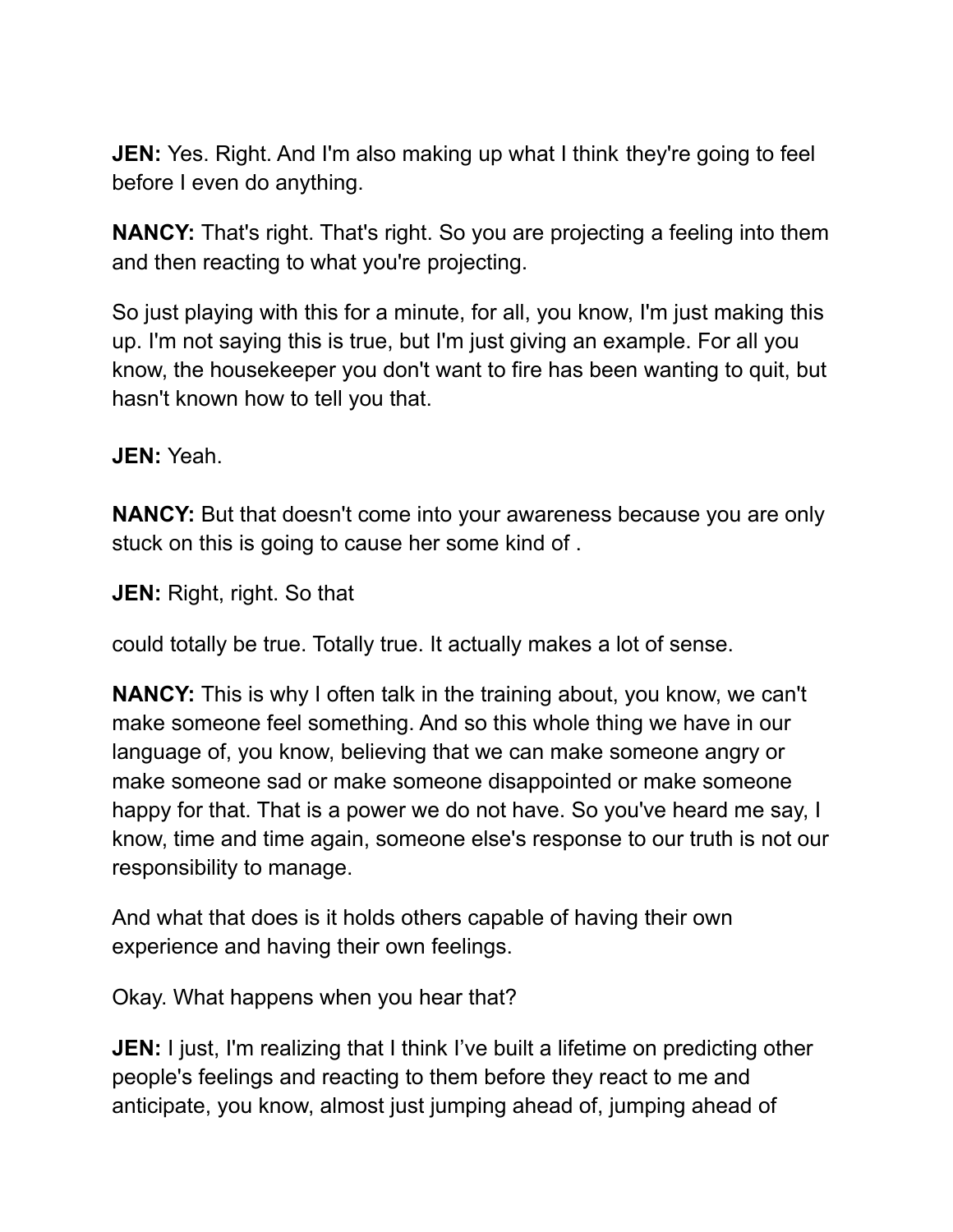myself and jumping ahead of them. But it really all comes down to like me wanting to be in a place that's, sorry, I'm like stumbling over my words here, but you know, I want to be in this uneasy place. I, I don't know.

**NANCY:** Right. So there's safety for you in that uneasy place and in the discomfort?

**JEN:** Yes.

**NANCY:** So, because you get to then rescue, you get to save.

**JEN:** I get to suffer. You can suffer, watch me suffer.

**NANCY:** And yes. What do you all get out of that? What's the payoff of suffering for you?

**JEN:** Pay off of suffering? That's a very good question because it's huge in my life. And I even have been talking to you in my reflections about my raccoon eating.

So that's just, you know, like doing like binge eating and then waking up in the morning and being like, oh my gosh, I totally did it again. It looks like a little raccoon was in my living room and then beating myself up and suffering as well. So it's this, this pattern of wanting to feel and put myself lower and lower and lower and, and tell myself to like, even in these relationships I'm talking about, I find like a certain satisfaction for myself in telling myself I'm a bad employer. I'm bad at relationships. I'm bad at all of this because

**NANCY:** You find a satisfaction in that you just said, yes. Right? So does that let you off the hook? Does that, you know, what does that do for you?

**JEN:** Yeah, I think it, one, it lets me off the hook too. I don't have to show up fully present as who I am, because I've already messed it up.

So the bad, the bad part of me messed it up.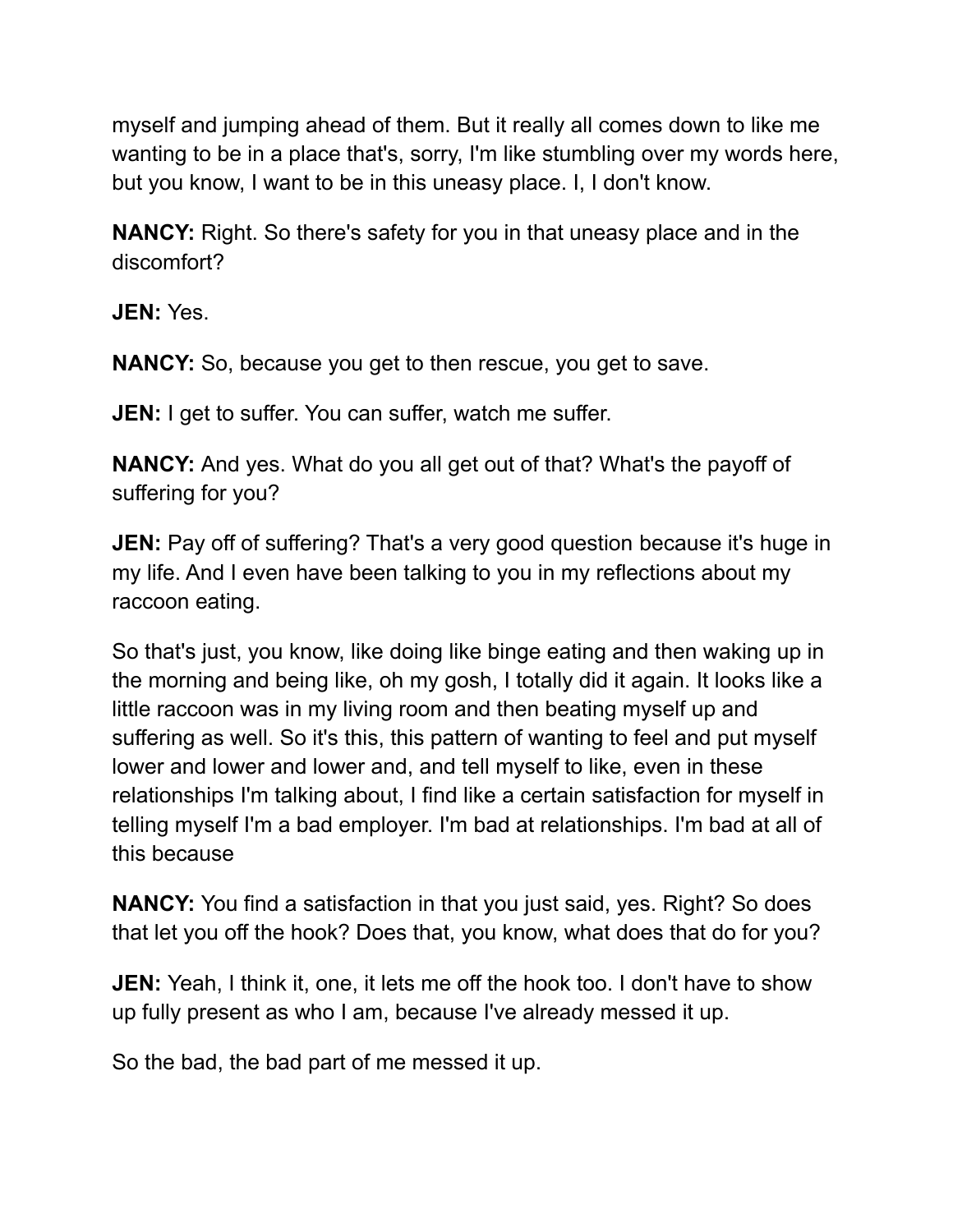**NANCY:** Yup.

**JEN:** And. Not have to feel accountable.

**NANCY:** Okay. Let me ask you this.

**JEN:** Okay.

**NANCY:** I want to look at when this all began.

**JEN:** Okay.

**NANCY:** Sort of, these are my words, not yours, but the way you were describing it before, you know, being in reaction to others. So as I talk about it being other-referenced, and there's a way in which you're also sort of talking about it, like you keep dodging a bullet, you know, some kind of way to stay out of trouble, some way to not be punished is something I'm hearing here.

So also wondering if you go back to family of origin, you go back to mom and dad. What was the origination? Let me say this again. What was the origin point of not necessarily consciously, but seeing that if I behave a particular way, it keeps me safe?

**JEN:** I would think what's coming to me right now is when my parents, my my mom and my stepdad would fight when I was little and I would disappear to keep myself safe from their arguments or from me being in trouble as well. That, so I'm really afraid of big reactive things or conflict.

## **NANCY:** Okay.

**JEN:** And so, it may be what I go to every single time that I'm afraid of a conflict is that there's going to be a fight or a spanking or whatever that would be in my house when I was younger.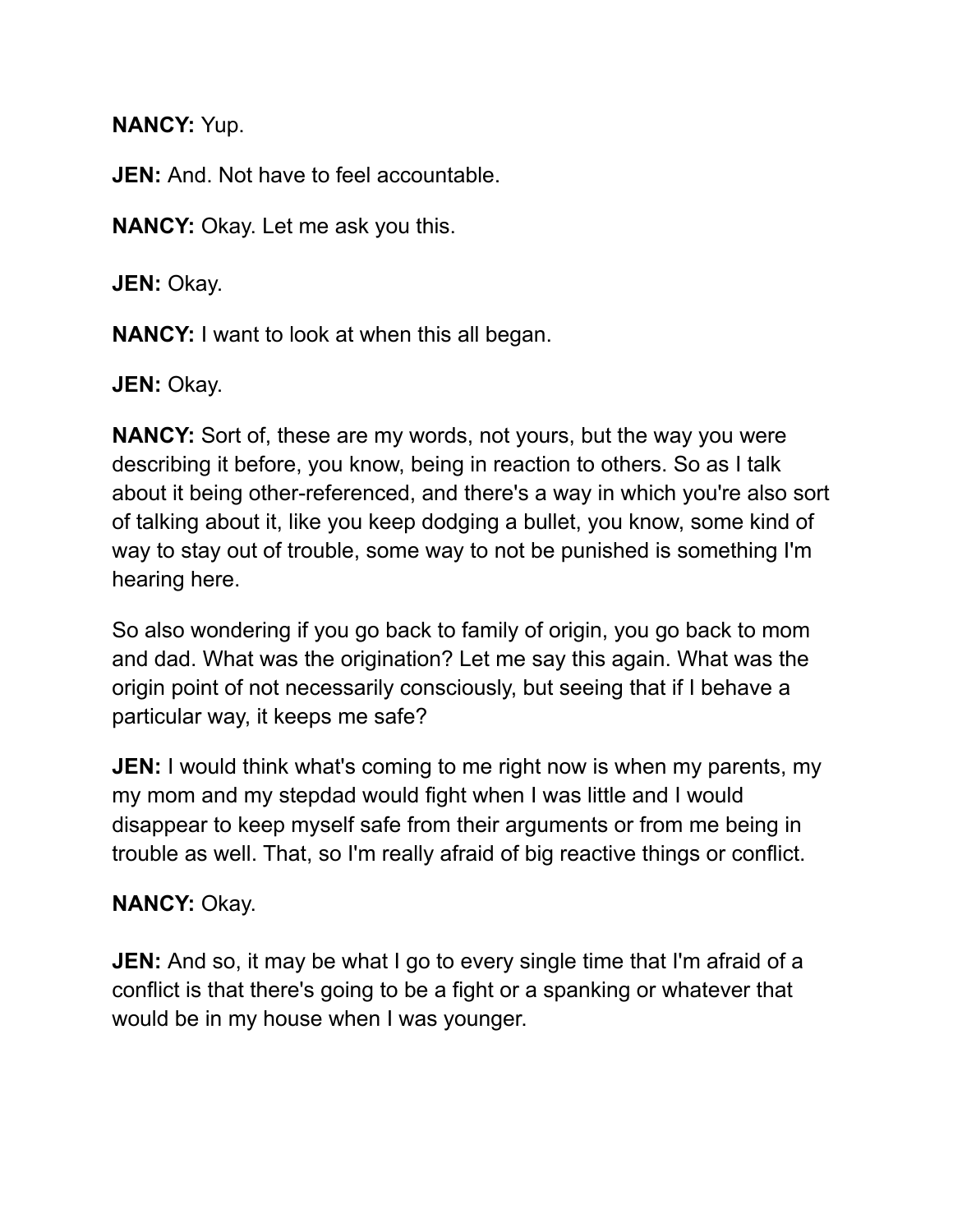**NANCY:** Right. And so you, you made a promise to yourself, I'll do X, so I don't get a spanking or don't get in trouble or there isn't this big conflict. And so you would retreat.

**JEN:** And then also caretake, try to caretake for my mother afterwards to make her feel okay.

**NANCY:** Right. So then, so then you took on a role of you were parentalized very young.

So you took on the role of caretaking your mother very young. Okay. So when we are afraid of, we think it's about wanting to avoid a fight or a blowout, what we're really afraid of on the deeper level is that the relationship or the arrangement doesn't work. And it's going to take too much to look at that because once I really see how this doesn't mean, I can't unknow what I know.

So it's easier as you are experiencing to just stuff it down, keep things on the surface and not look underneath at what really isn't working, because if you really acknowledged that you would need to do.

**JEN:** Yeah. I'd have to look here.

**NANCY:** Right.

**JEN:** Right.

**NANCY:** Right. So even if we stick with the housekeeper example, you know, it's okay. So, you know, you're, you know, you've hired someone to do a job. You know, you're paying the person, you recognize that for whatever reason, it's not working for you. And you would rather, you would rather be, let me say it this way. You would rather your needs go unmet, then rock the boat in any way.

**JEN:** Yes.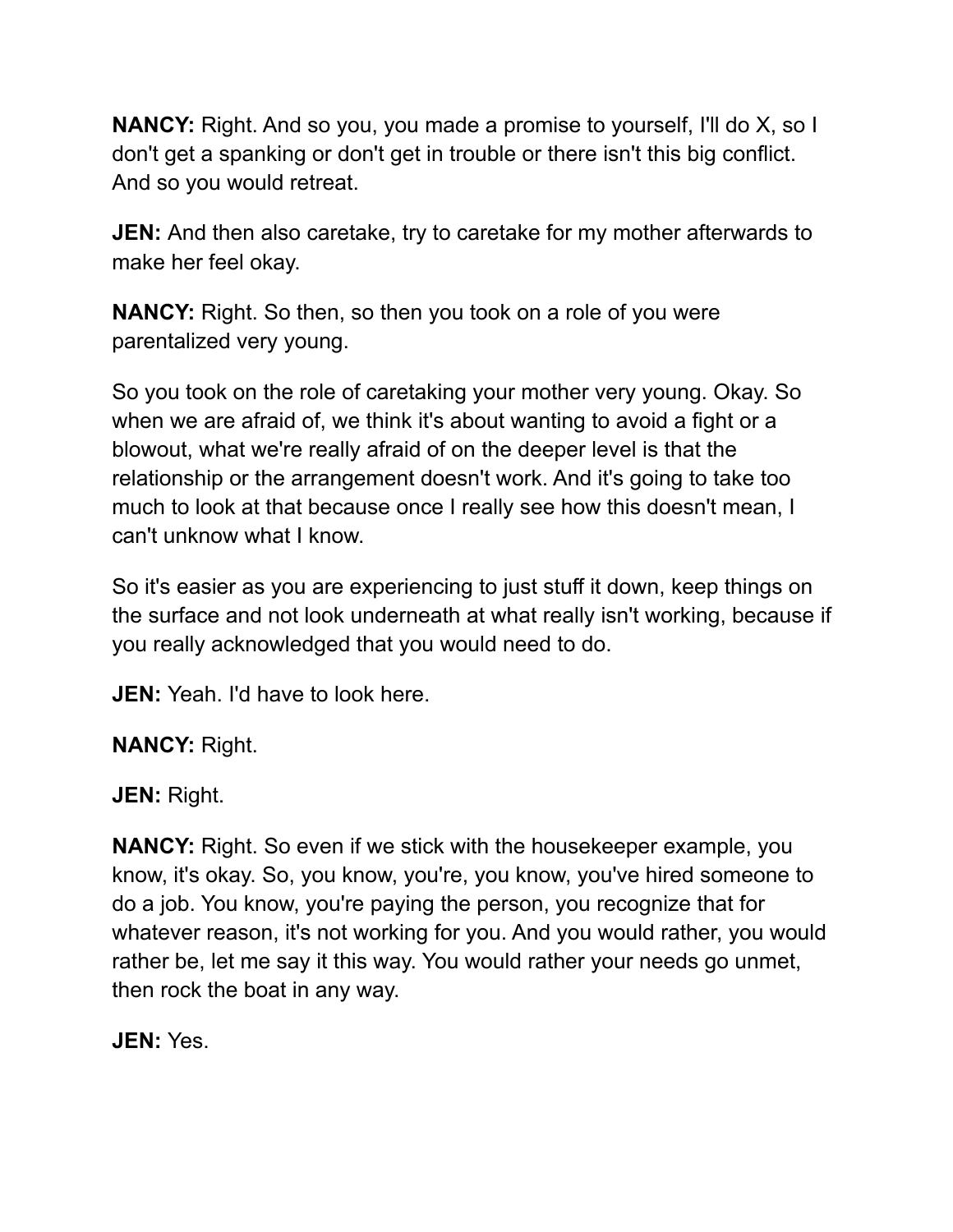**NANCY:** And this is the pattern. So this, so over time, I would imagine you have resentment.

**JEN:** Total. Yes.

**NANCY:** So resentment rising is a telltale sign that a boundary needs to be put into place and that unmet needs are, really driving the bus. And your needs are unmet because you are not giving them.

So it has to begin with your own willingness to first acknowledge I have needs and my needs are important. And am I willing to consider my own needs at least as much as I'm considering the needs of everyone else around me, it has to be. Am I willing to give myself permission to consider my own needs, at least as much as I'm considering the needs of everyone else, then am I willing to give myself permission to consider my needs even more than the needs of everyone else? And then am I willing to give myself permission to consider my needs first before I consider the needs of others?

So if you can engage in a practice where whatever's bubbling up to the surface and you ask yourself, what do I need here? Instead of what's going to keep me safe or what is going to have conflict be avoided, or what's going to keep me out of trouble, but if really the question is, what do I need here? What do I need? I need, and again, I'm making this up, I need the housekeeper I'm paying to actually do the job that I need done. That's what I need.

**JEN:** Or here's another one that I just realized, right. I need to drink water during the day because I, because I don't know if this is okay to say, but water so that I don't have to pee in the day. Cause I don't want to take that time away from having to do other stuff for other people.

**NANCY:** it's believe it or not.

This is a huge, huge issue primarily for. Really? Yes. That I don't want to give myself five minutes to go pee because it's going to impact what I do or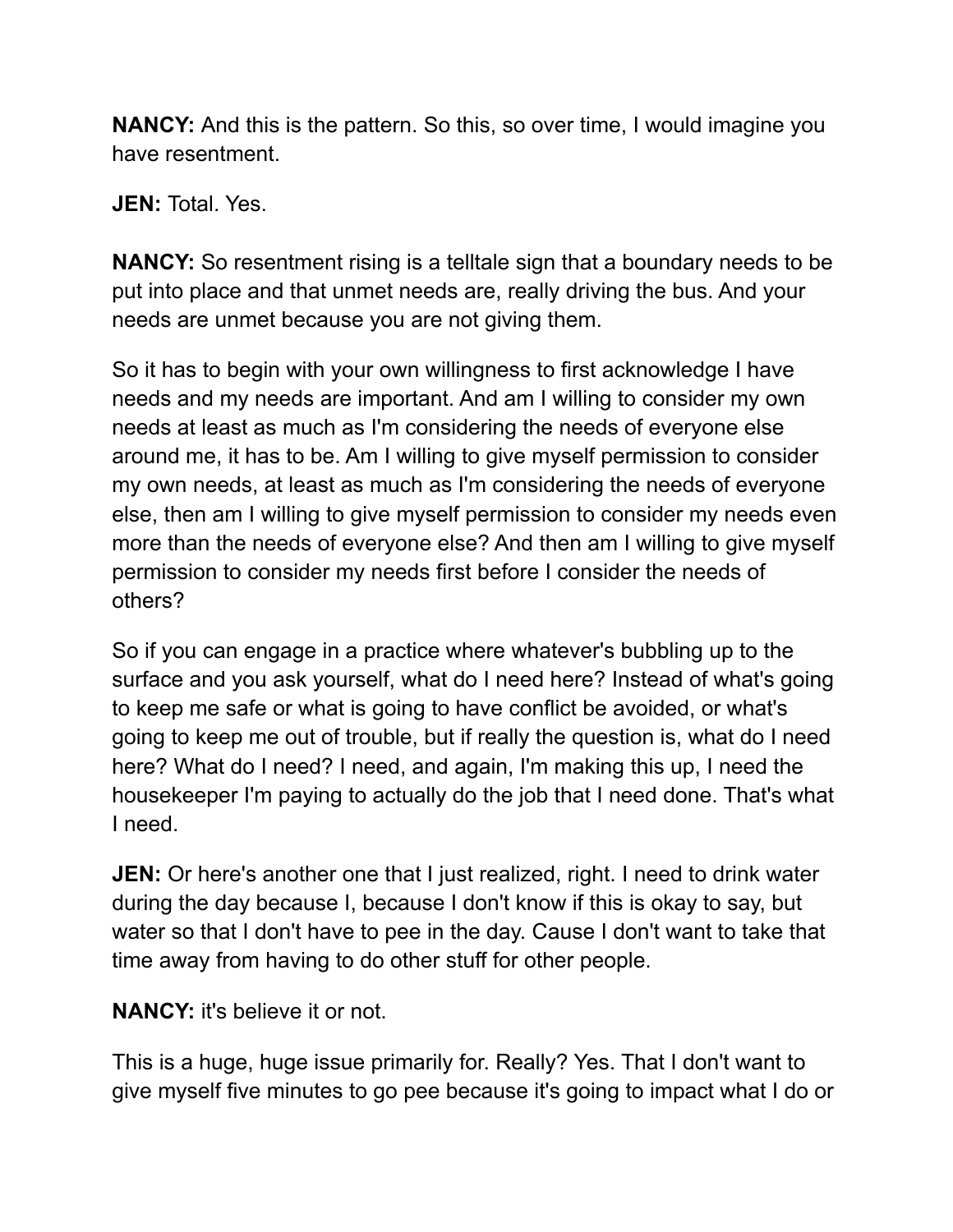who I serve. So, first of all, thank you for saying that. I know that there are so many people listening who will resonate with this. And I will say that for a very long time.

I did too, for a very long time. I did too. When I was in my, when I was in my position at hay house, when. All wound up with [00:18:00] my value and worth is determined by what I do and achieve and produce. Absolutely. So that's part of this too, for you. What, how are you, how are you determining your own sense of value and worth and what do you make it mean about you?

If you literally give yourself five minutes, How many, five, four times a day to go pee or whatever. Like what are you making that mean about you?

**JEN:** Well, it feels like you mean not going to the bathroom? Like, what am I making?

**NANCY:** I don't know, both ways. What is the, what does it mean if you don't and what does it mean if you do.

So if I don't,

**JEN:** I'm a superhero, right. Because I don't even have to have human needs. Right?

**NANCY:** Yep. Yes.

**JEN:** Yes. And if I did do it, it would be, you know, [00:19:00] like a selfish act, you know, who am I to go pee for five minutes when there's all this other stuff that can be done during the day. So don't drink water.

## **NANCY:** Right.

Right. So. I literally, I'm not joking with you when I started my coaching practice and I took on way too many clients out of the gate, I literally had to put in my calendar, go pee. I'm not joking. So I invite you to put in your calendar. Gopi, I'm going to like that three times in your Workday or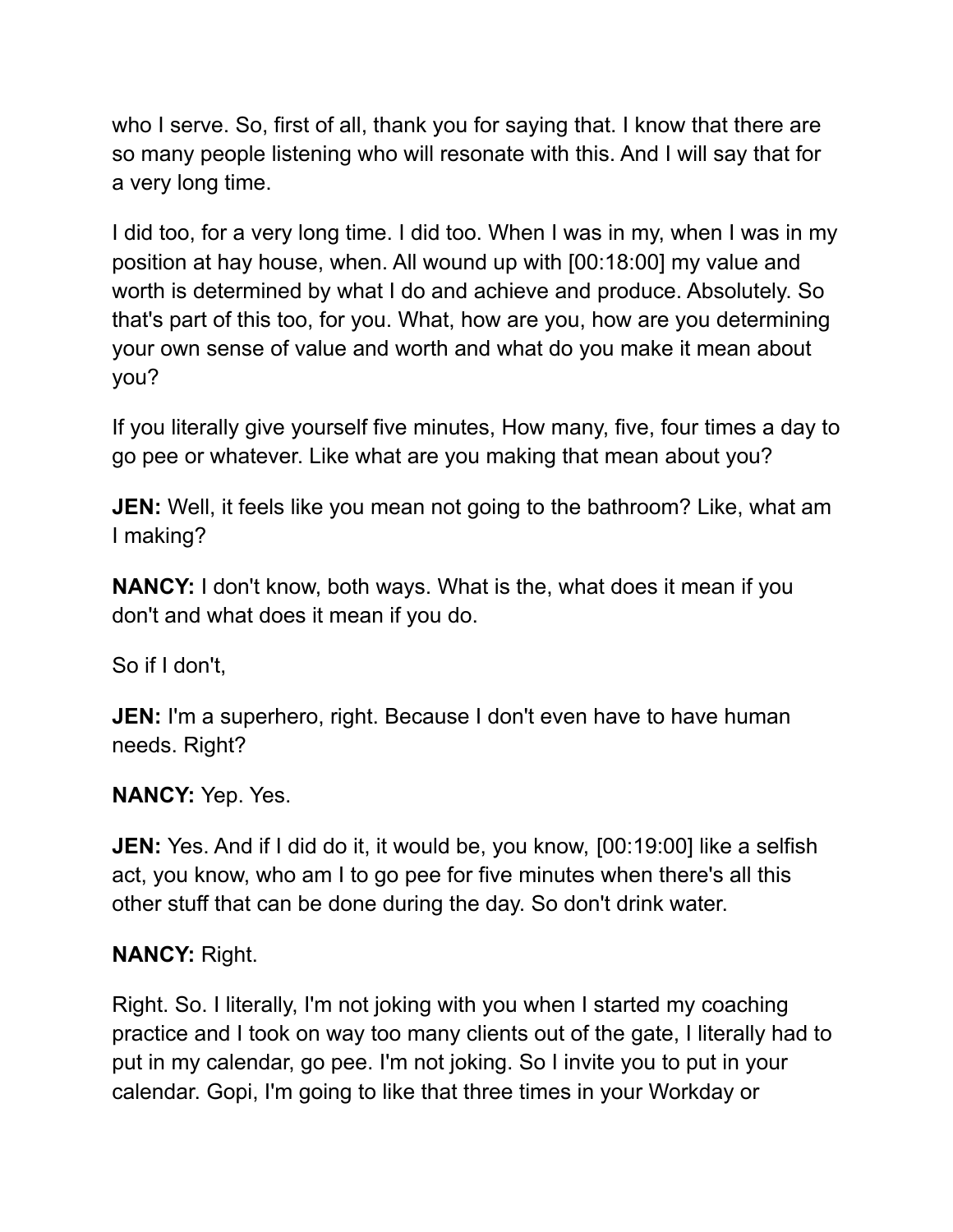whatever, how many ever times the same with water, you know, whatever [00:20:00] you can do to sort of like whatever hack you can do to trick yourself into, into being able to do something that you've decided.

Is something that only mere mortals do because I've got news. And I often will say this, you know, like my humanity is my least favorite quality sometimes, but it is a quality. We are human, you know? And so I know, I know that there are these like water bottles that you fill and it tells you like how, you know, how.

How you're doing in your water intake for the day or whatever, you know, for me, I drink two Mason jars, big Mason jars, full of water each day. I drink one before I even drink my coffee. And then I drink the other one, whole Mason jar, a whole Mason jar of warm lemon water. Before I drink my coffee. [00:21:00]

**JEN:** I'm gonna try that, but I'm probably going to have to write, have to pee or go pee, like plenty of time.

**NANCY:** You, you very listen. Now I just, you know, P all the time and I'm free to pay. I know it sounds ridiculous, but these are the ways we deprive ourselves of our needs. Like, this is, this is a biological need that we are depriving ourselves of. And there's something. And I feel this with you. Cause I th because this is something I really get, you know, I thought that there was some super power in depriving myself restricting myself, you know, I got off.

Having no needs and you know, my whole marriage to my now ex-husband for 18 years, I didn't drink a drop of alcohol. I had it wasn't that I had [00:22:00] a problem with alcohol. He did. And part of my agreement to be with him was to not drink. Well, I didn't have a drink at my wedding. I didn't have a drink in Italy.

Like I didn't have, I didn't have a drink for 18 years straight. And. It became this thing that I was like righteous about because I could so withstand any temptation. And I could, I knew how to deprive myself. I knew how to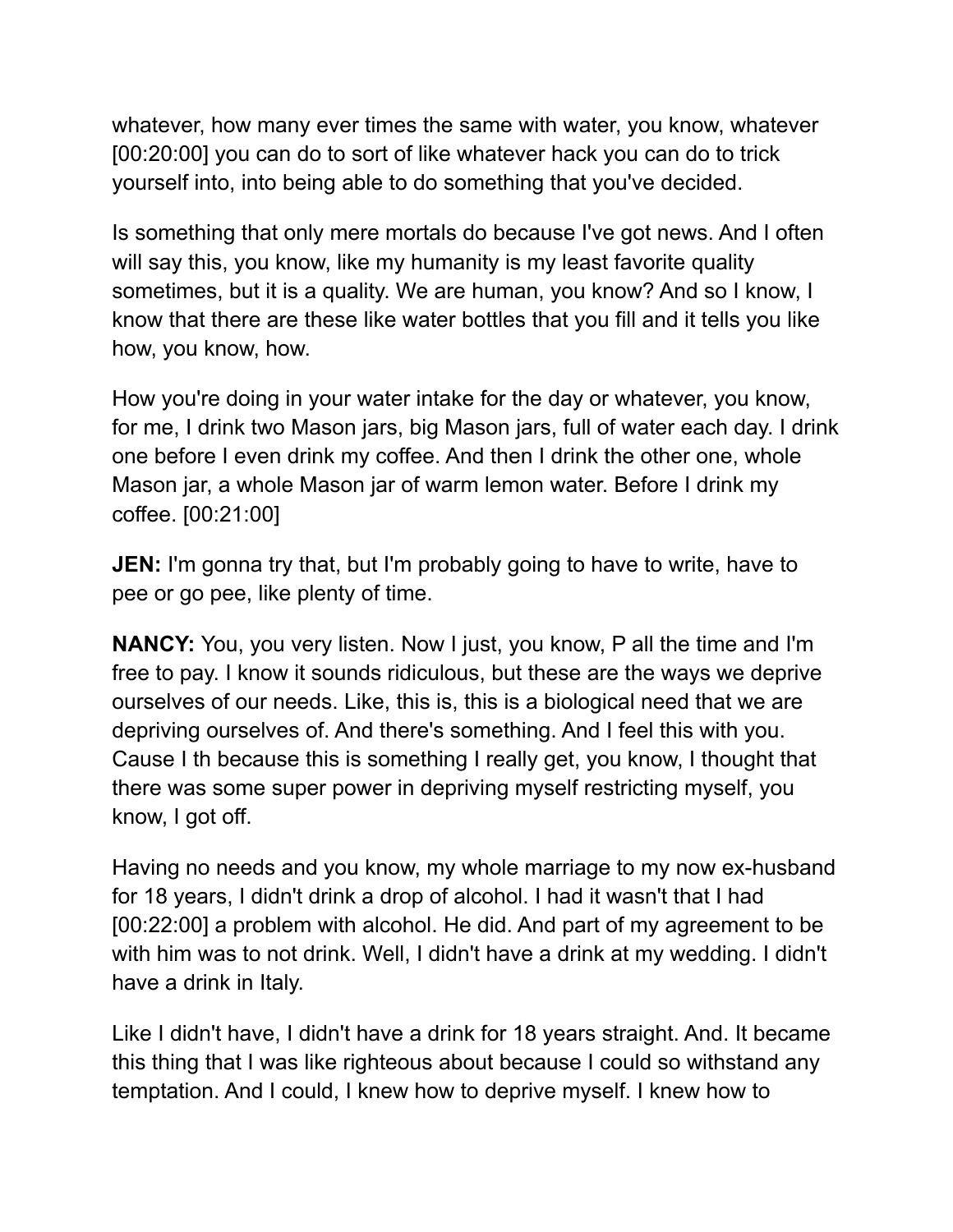restrict myself. And I thought that that gave me some power and really what it did is it diminished the.

What do I want to say? Like it diminished my ability to really connect.

That's

**JEN:** making a lot of sense for me in my life. Like that's for everything. Right. What you just said is related to my [00:23:00] question in such a big way that like, I'm not actually really connecting with anyone, especially myself. As I'm trying to put on my superhero Cape and do all the things without having to have any needs or any wants or any money thing.

Yeah, that's really, really, really huge. And I'm also a little bit like terrified of. When I connect to myself, who's there. Who was there?

**NANCY:** Yeah. So this was, you know, this was a really big part of my own process when I was leaving my marriage, when I was going through my own coach training. And then ultimately when I was writing my book, jump in your life will appear.

And I don't know if you've heard me talk about this before, but I'll just share this, you know, so the first [00:24:00] step in jump, the first chapter is admit to yourself what you already know. And I knew I was working with my editor and I knew that I was going to share parts of my story as the through line of.

And so my editor who also happens to be my very best friend, she said okay, great. We're going to begin the book with the story of your affair. And I said, oh my God, no, I'm not putting that in a book. I'm not, absolutely not. She literally closed her laptop in front of me and said, great, we're not going to write a book where the first step is, admit to yourself what you already know.

And you are unwilling to tell this story. And that really, I mean, this is now, you know, this is now 10 0 10 years ago, ish. Oh, more than that. [00:25:00] And I really had to look at, okay, am I. To tell myself the things that I don't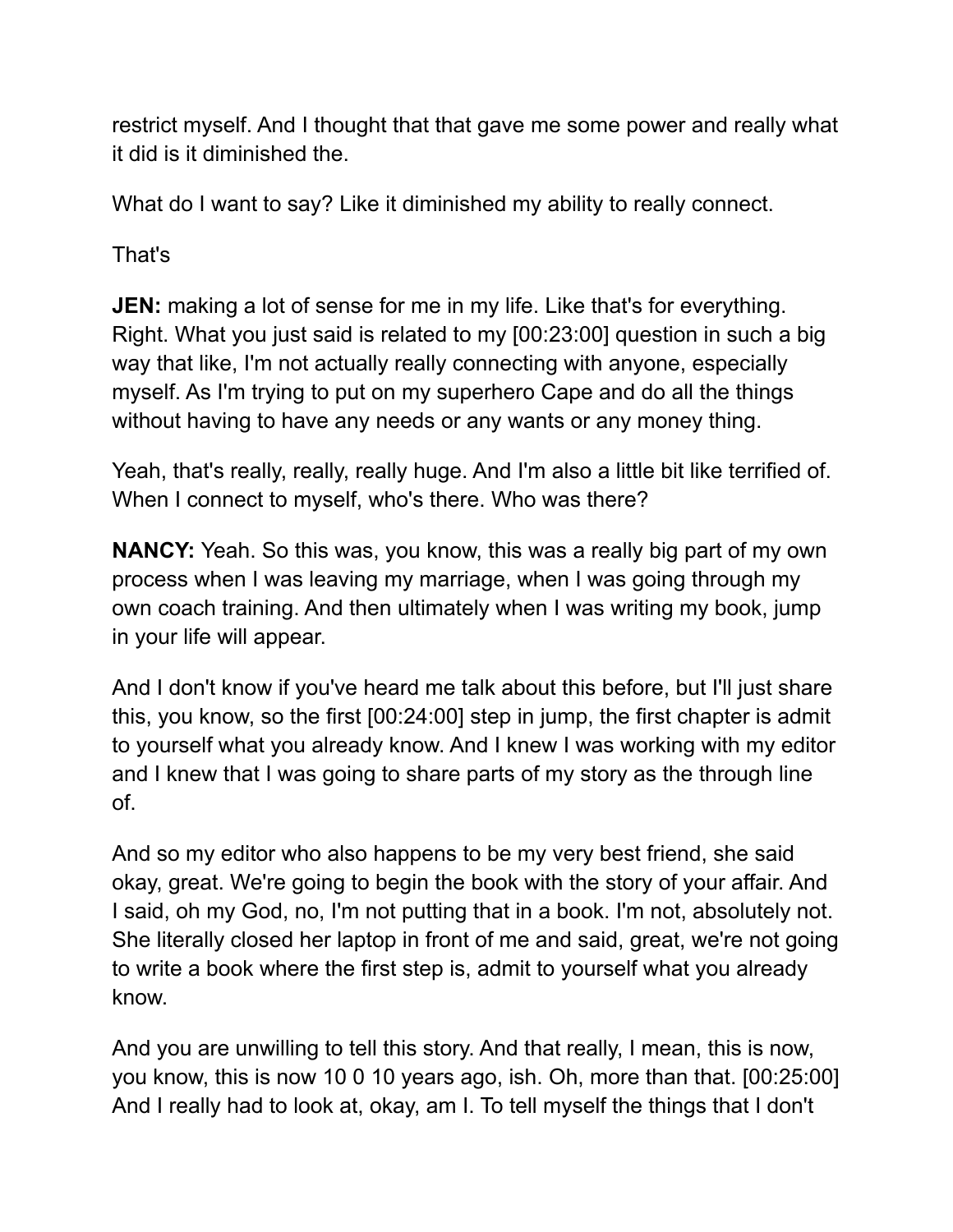want to know about myself. Am I willing to look behind the door of, you know, that I, everything that I've shoved in there, like that closet door that you just shove, all the stuff in, and then you, you know, close it with your back and hope you never have to open it again.

But this is what keeps us disconnected. This is what keeps us unable to. Intimacy. And I don't even mean romantic intimacy. I mean, true intimacy where, you know, my vulnerability can meet yours in a sweet spot, so that I feel a sense of belonging with you. The things that have us feel, the deepest sense of belonging with others and connection with others are actually those things that we don't want.[00:26:00]

## **JEN:** That's so beautifully said

**NANCY:** that's true. Yeah. Yeah. You know, and so part of it is like, can you get right with the parts of you that you have, that you have

believed you have to hide in order to be loved and.

You know, can you get in right relationship with that? Because, you know, in one breath, we're always saying like, I just want to be accepted for the truth of who I am. And then we spend all this energy trying to hide that truth.

**JEN:** It's, it's a ridiculous circle. We're running in all that all the time. Right,

## **NANCY:** right.

You know, and I, I often, you know, we'll talk to clients, you know, who are. Let's say going out on a first date and I'll say, what happens if you go [00:27:00] on that first date as you, what happens if you go on that first date as you and you are doing the picking and choosing. So instead of wanting to be asked on the next date, check in with yourself, do I want to go on, do I want to go on another date?

We spend so much energy wanting to be picked and chosen. That we package ourselves to be digestible to everyone else instead of really looking at, do I want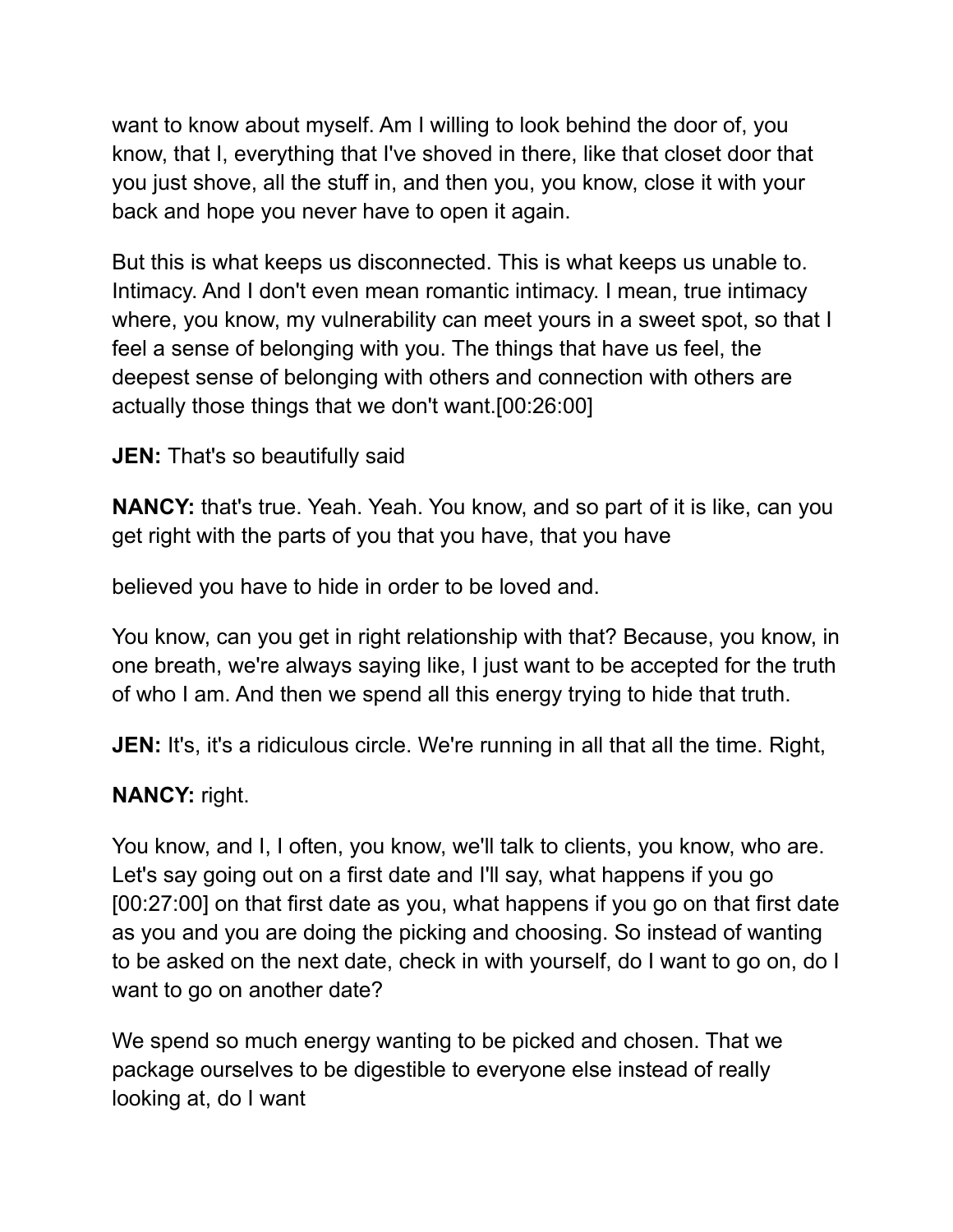**JEN:** this?

Yeah. Yes, I do that all the time. That's right.

**NANCY:** Yeah, that's my constant. Right? So again, you know, we've talked about this in the training. You know, if the antenna is outward on, what do they think, what do they need? What do they feel? What do they want? The invitation here is to bring it back inward. [00:28:00] What do I think?

What do I feel? What do I need? What do I want? And start there, start with yourself, not with what you think about someone else or what you think. They need or how you think it's going to land on them. I'm not saying to be reckless or to be careless, but to be over, to be overly concerned and believing that you can take responsibility for someone else's experience is actually ultimately depriving you of having your.

Yeah.

**JEN:** Yes. There's so much of my life I've missed out on because I've been running in this circle of not actually being present with myself and think, and putting myself first at all. And, [00:29:00] and, and I want, I think one of my fears is coming up, as you're saying, this is. And I have to look at, like we say, in the training stuff of like, what is the worst thing that could happen if somebody was angry at me or somebody didn't like me or, or any of that, but what, what happens if, when I go here, if I don't like me, myself?

**NANCY:** Yes. What does that mean? What does that mean? Yeah. Yeah. I mean, at the, at the end of the day, it's you and. That's the real that's sort of been

**JEN:** missing is intimacy with myself too, because I haven't really looked in

**NANCY:** here. So what's something that you can imagine doing to feel more connected to yourself.[00:30:00]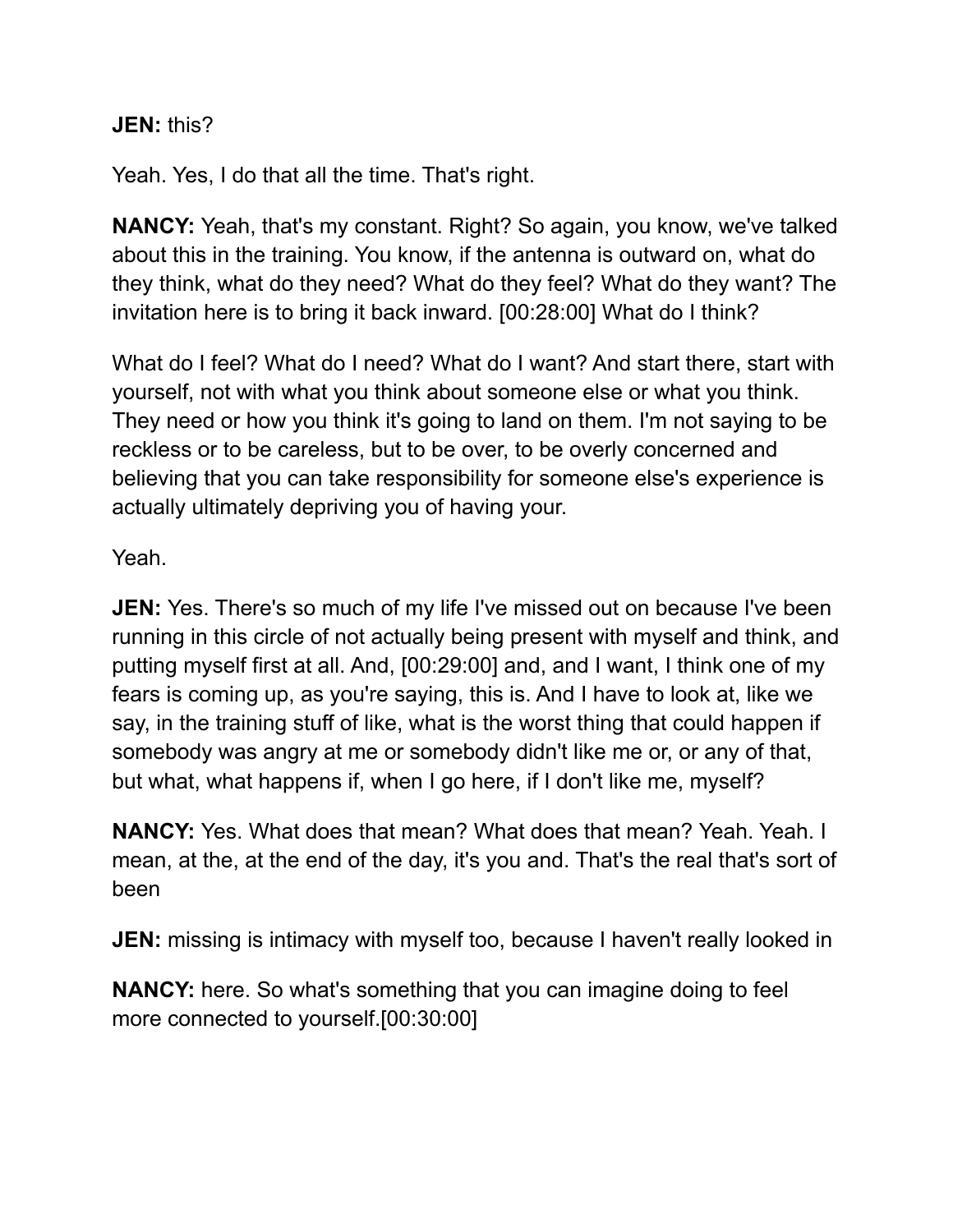**JEN:** What's popping in my head right now is to. Right. Okay. Right. Just put pen to paper and write maybe a ladder to myself. I love that. Yeah. little love letter, a little

**NANCY:** love letter. A love letter to yourself. Yes, you do it.

**JEN:** I will do it. Yeah. I think that that would be a fun exercise for me. And I also feel like.

Not just fun exercise. I don't know why I said fun. I feel like it'd be really nice for me to just write to myself and let myself know that I'm safe.

**NANCY:** Yeah. Yeah. Let yourself know the things you need to let yourself know so that you no [00:31:00] longer associate safety. With staying small, staying invisible, being an overachiever, being an over giver, being hyper responsible.

Those, those are all ways in which you keep yourself disconnected from you.

Yeah. When will you write your letter?

**JEN:** I will write it by next Tuesday.

**NANCY:** Okay. Will you let me know?

**JEN:** I will let you know. How about I write, I write in my reflection. I'll do it by perfect. Perfect.

**NANCY:** And butterfly. I put it in your reflection for the training. Perfect. And then I'll know that you did it. Okay, great.

I'm holding up accountable.

**JEN:** Thank you for holding me accountable. I

**NANCY:** appreciate that. Is this helpful for.